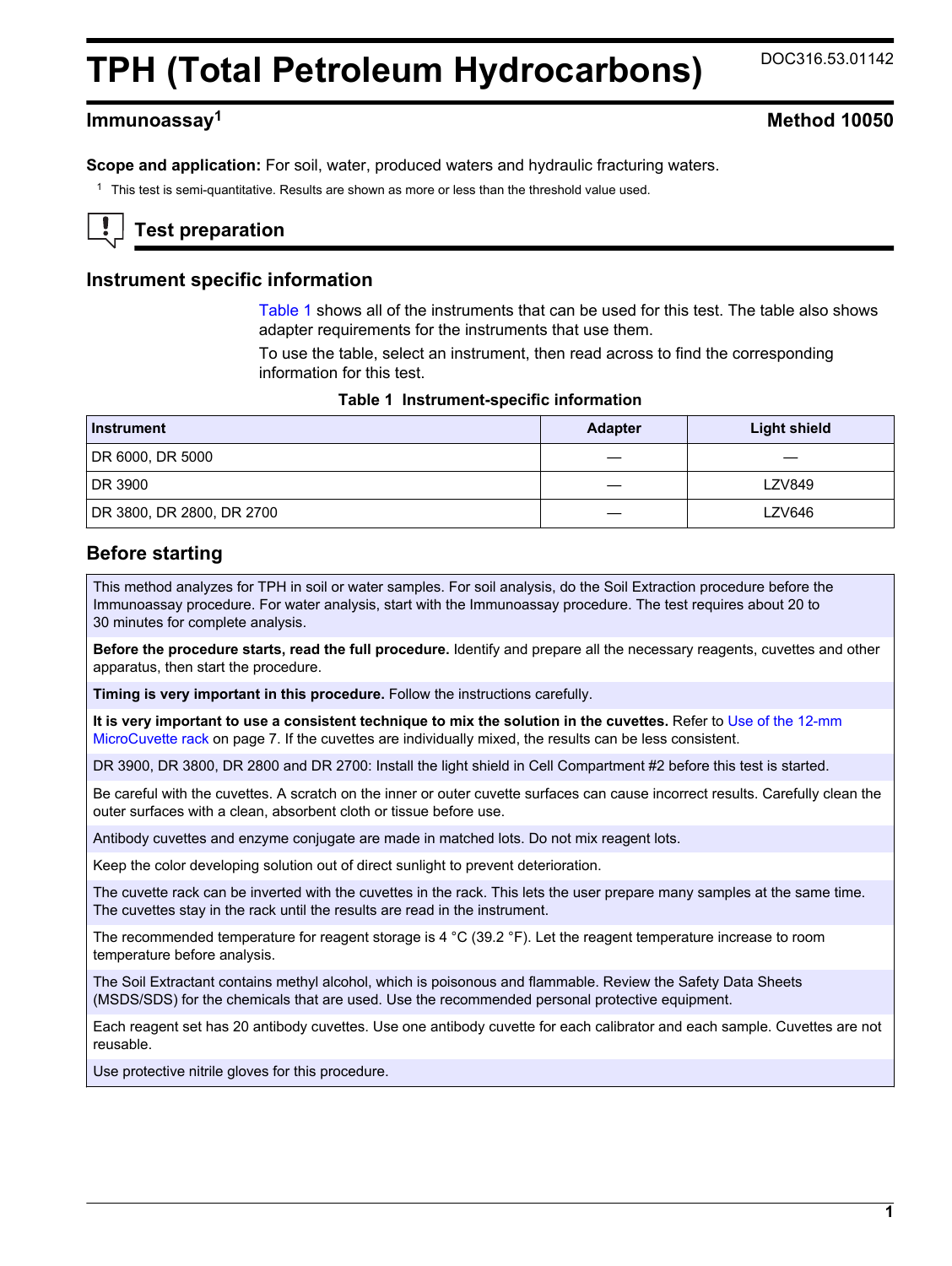Review the Safety Data Sheets (MSDS/SDS) for the chemicals that are used. Use the recommended personal protective equipment.

Dispose of reacted solutions according to local, state and federal regulations. Refer to the Safety Data Sheets for disposal information for unused reagents. Refer to the environmental, health and safety staff for your facility and/or local regulatory agencies for further disposal information.

# **Items to collect**

| <b>Description</b>                                                | Quantity |
|-------------------------------------------------------------------|----------|
| <b>TPH Reagent Set</b>                                            |          |
| Caps, flip spout                                                  |          |
| Cylinder, graduated 10-mL                                         |          |
| Light shield (refer to Instrument specific information on page 1) |          |
| Marker, laboratory                                                |          |
| Pipet, TenSette, 0.1-1.0 mL                                       |          |
| Pipet tips, for TenSette Pipet, 0.1-1.0-mL                        |          |
| Rack, for 12-mm Micro Cuvettes                                    | 1        |
| Scoop, 5 g                                                        |          |
| Soil extraction kit                                               | varies   |
| Water, deionized                                                  | varies   |
| Wipes, disposable                                                 |          |
| Wiretrol pipet                                                    |          |

Refer to [Consumables and replacement items](#page-9-0) on page 10 for order information.

# **Sample collection and storage**

- Analyze the samples as soon as possible for best results.
- If sample storage is necessary, collect the samples in glass or PTFE containers. Clean the containers with soap and water, then rinse the containers with methanol. Use PTFE-lined caps for the containers. If PTFE-lined caps are not available, use aluminum foil as a substitute cap liner. Rinse the aluminum foil with methanol before use.
- For water samples, completely fill the container (no head space) and immediately tighten the cap.
- Keep soil samples in storage at 6 °C (43 °F) for a maximum of 14 days.
- Keep water samples in storage for a maximum of 24 hours. Put the sample in an ice bath or a refrigerator to limit the loss of volatile compounds.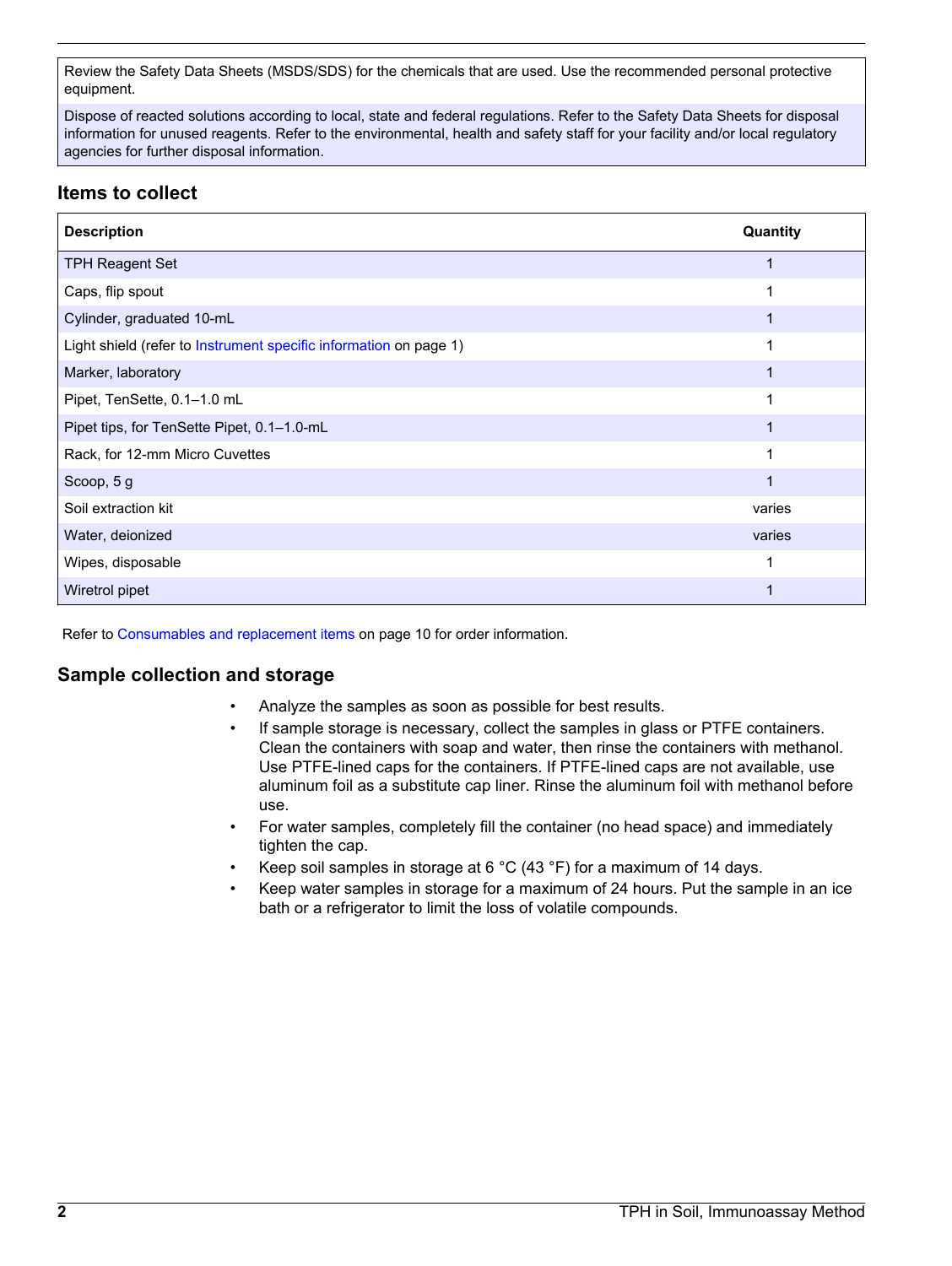# **Use of the Wiretrol Pipet**



**1.** Make sure that the plunger tip is wet with the liquid. Carefully insert the plunger tip into the end of the capillary tube with the colored band.



**2.** Push the plunger tip to the other end of the capillary tube. Stop when the plunger tip barely extends beyond the end of the capillary tube.



The Wiretrol Pipet accurately measures small quantities of liquids. The Wiretrol Pipet has two parts: a PTFE-tipped plunger and a calibrated capillary tube. The plunger can be

> **3.** Insert the capillary tube below the surface of the liquid. Slowly and smoothly, pull the plunger up until the bottom of the plunger tip reaches the applicable volume line. Touch the end of the tube to the side of the vessel to release drops that remain on the capillary tube tip.



**4.** To release the liquid, insert the tip of the capillary tube **below the surface of the receiving solution**, and push the plunger downward in one smooth motion. Change capillary tubes for each calibrator and sample.

# **Soil extraction procedure**

<span id="page-2-0"></span>

- **1.** Weigh 10 g of soil in the plastic weighing boat.
- 
- **2.** Carefully pour the soil into an extraction vial.



**3.** Use the 5‑gram scoop to add one scoop of sodium sulfate to the extraction vial.



**4.** Use the graduated cylinder to add 10 mL of Soil Extractant into the extraction vial.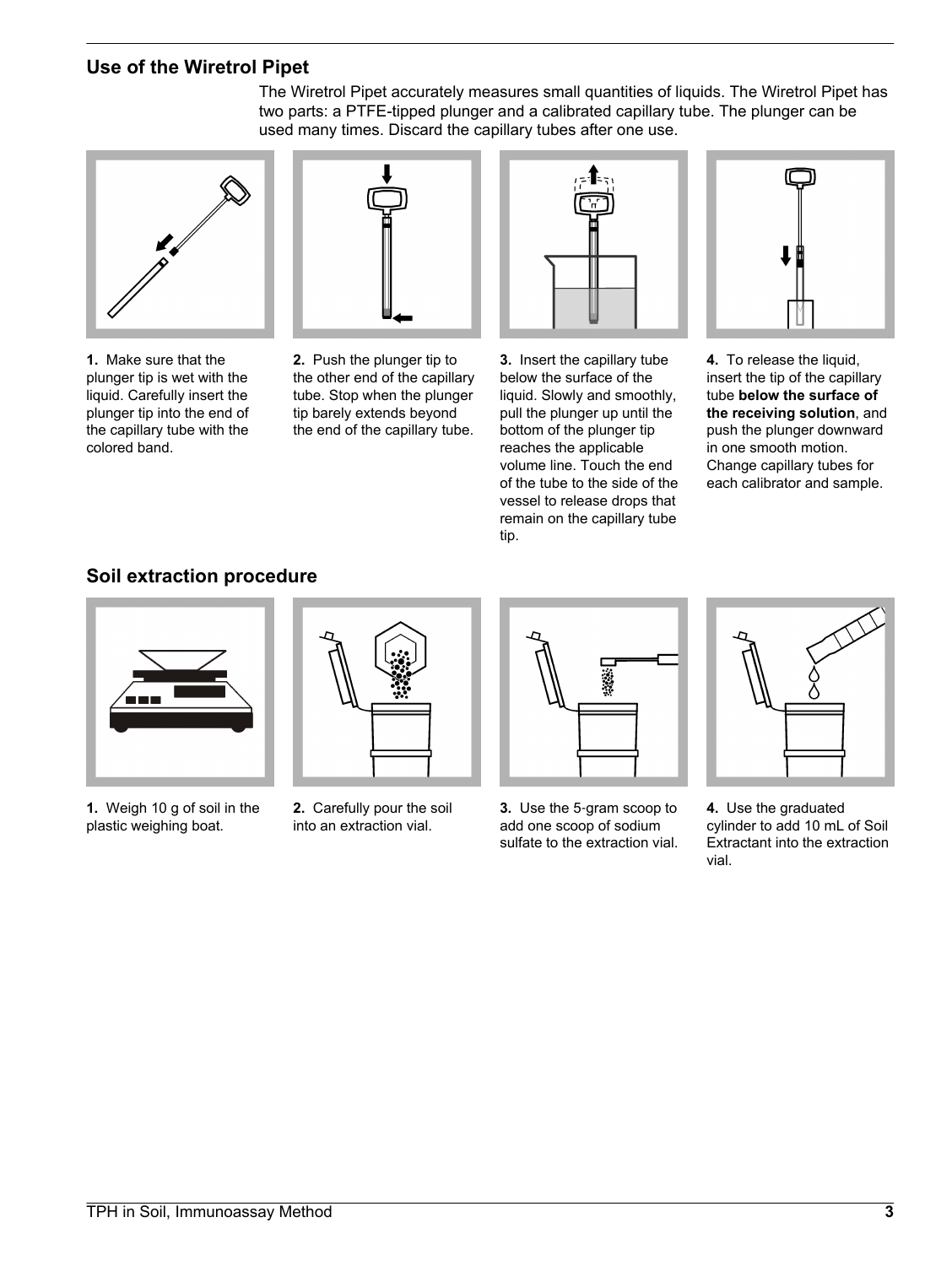

**5.** Put the cap on the extraction vial tightly. Shake vigorously for 1 minute.



**6.** Let the particles settle for a minimum of 1 minute. Carefully open the extraction vial.



**7.** Use the disposable pipet to remove 1.0 to 1.5 mL from the top of the liquid layer. Add the removed liquid to the filtration barrel. Do not use more than 1.5 mL. The pipet can measure in 0.25‑mL increments.



**8.** Put the filtration plunger into the filtration barrel. Set the filtration assembly on a table or flat surface. Push firmly on the plunger until the sample extract is forced upward into the center of the plunger.

Use the resulting filtrate for the immunoassay procedure.

# **Immunoassay procedure**





- **1.** Push **SINGLE WAVELENGTH**>**OPTIONS**, then the **λ** key. Enter **450 nm** and push OK. For information about adapters, refer to [Instrument specific](#page-0-1) [information](#page-0-1) on page 1.
- **2.** Put marks on the cuvettes to identify the samples and calibrators.



**3.** Insert the cuvettes into the rack. Make sure that the cuvettes are secure. Do not use force to put them into position because the cuvettes can spill or can be difficult to remove.



**4. Soil samples**: Use a pipet to add 0.5 mL of Diluent Solution into each calibrator and sample cuvette. The same pipette tip can be used for this step. **Water samples**: Use a pipet to add 0.5 mL of each water sample into a sample cuvette. Use a new pipet for each sample.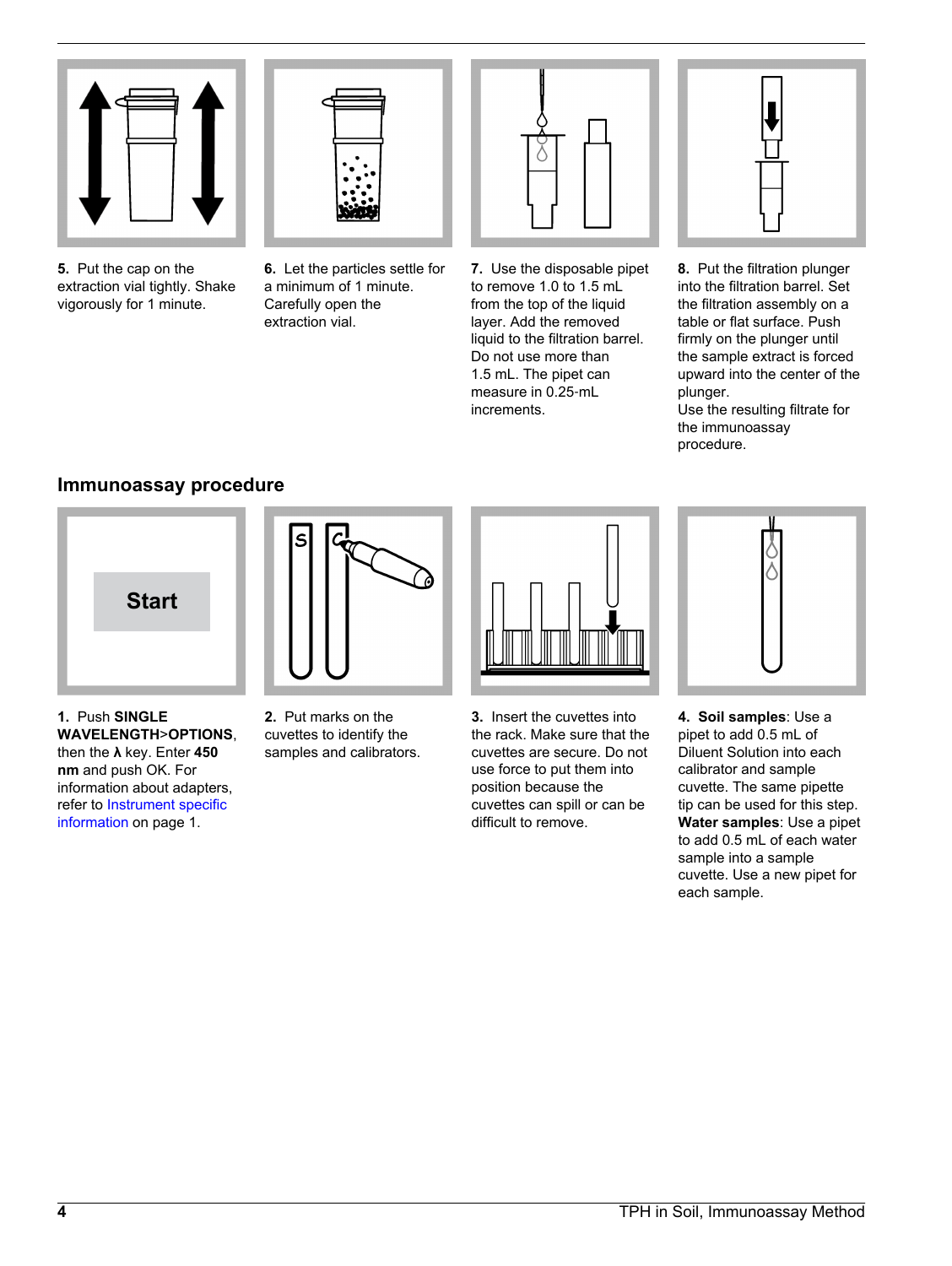

**5.** Use the Wiretrol pipet to add 50 µL of each **calibrator** to the applicable calibrator cuvette. Mix the cuvettes after each addition. Use a separate capillary tube for each solution. **Have the necessary apparatus ready for this step and the next four steps. Do not wait—do these steps quickly.**



**6. Soil samples**: Use a Wiretrol pipet to add 50 µL of the filtered extract from the soil extraction procedure. Refer to [Soil](#page-2-0) [extraction procedure](#page-2-0)

on page 3. Use a separate capillary tube for each solution. Mix the contents of the cuvettes after each addition.

**Water samples**: Use a Wiretrol pipet to add 50 µL of methanol into each sample cuvette. Mix the contents of the cuvettes after each addition.



**7.** Immediately use a pipet to add 0.5 mL of TPH Enzyme Conjugate into each calibrator and sample cuvette. The same pipette tip can be used for this step.



**8.** Start the instrument timer. The reaction time starts.



**9.** Immediately mix the cuvettes for 30 seconds. Refer to [Use of the 12-mm](#page-6-0) [MicroCuvette rack](#page-6-0) on page 7 for the correct mixing procedure.



**10. After 5 minutes**, mix the contents of the rack a second time for 30 seconds.



**11.** At the end of the 10-minute reaction period, discard the contents of all the cuvettes into a waste container for disposal.



**12.** Fully rinse each cuvette with deionized water four times. Discard the contents into the waste container for disposal. Turn the cuvettes and rack upside down on a paper towel to dry. Carefully tap the cuvettes on the towel to remove the liquid.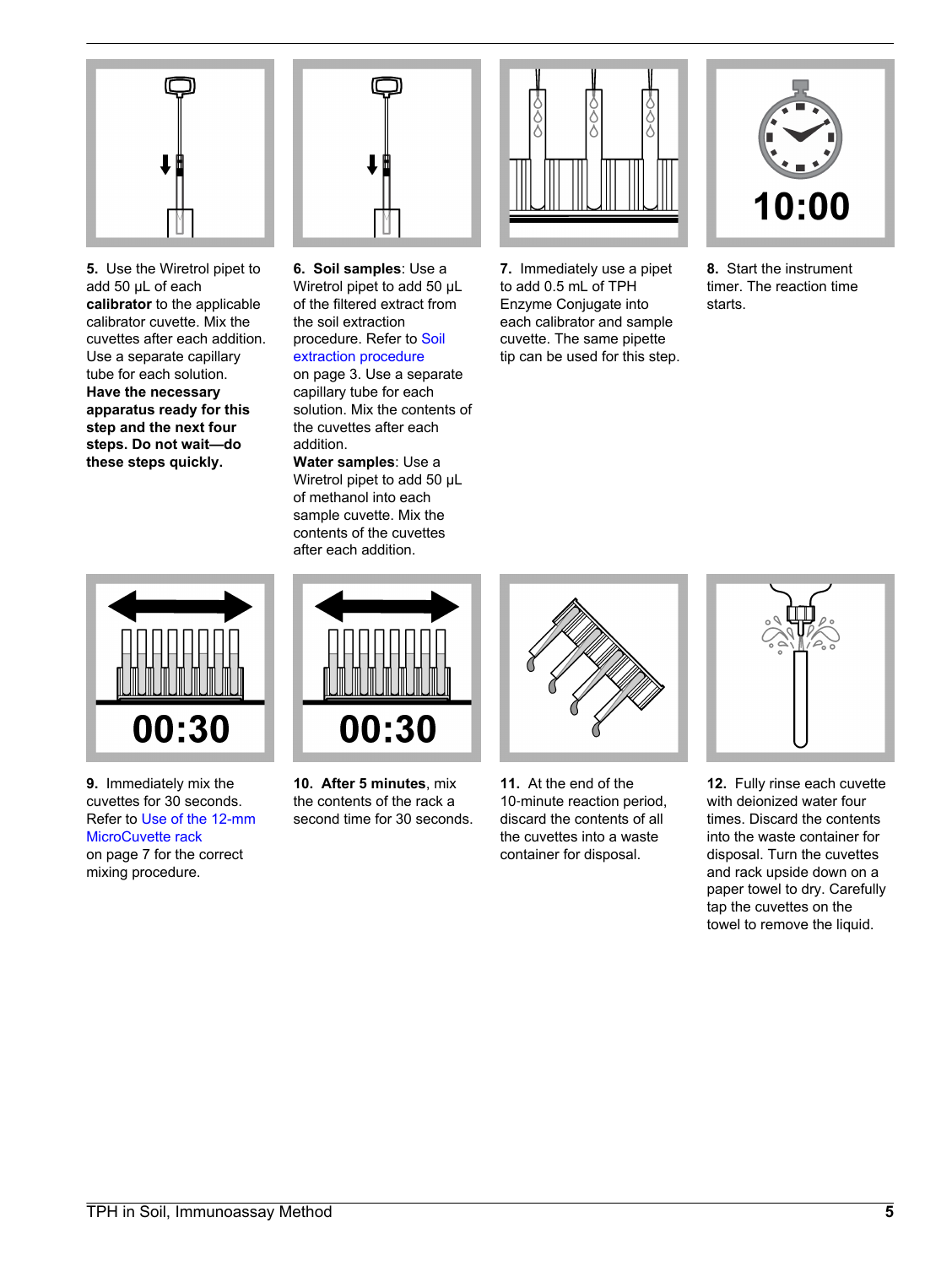

**13. Start color development:** Timing is very important. Make sure that the cuvettes are still in position in the rack. Use the pipet to add 0.5 mL of Color Developing Solution into each Antibody Cuvette. Use a new pipette tip for each cuvette.



**14.** Start the instrument timer. The reaction time starts.



**15.** Immediately mix the cuvettes for 30 seconds.



**16. After 5 minutes**, mix the contents of the rack a second time for 30 seconds.



**17.** When the timer expires, use a pipette to add 0.5 mL of Stop Solution into each cuvette with the same pipette tip. Consistent technique is very important. Add the solution in the same sequence that was used for the Color Developing Solution addition.



**18.** Slide the rack back and forth for 20 seconds. The blue solution color changes to yellow.



**19.** Put a mark on a zeroing cuvette to identify it as the blank. Fill the cuvette with deionized water.



**20.** Clean all of the cuvettes.



**21.** Insert the blank into the circular cell holder.



**22.** Push **ZERO**. The display shows 0.000 Abs.



**23.** Insert the first calibrator into the circular cell holder.



**24.** Push **READ**. Results show in Abs. Record the result.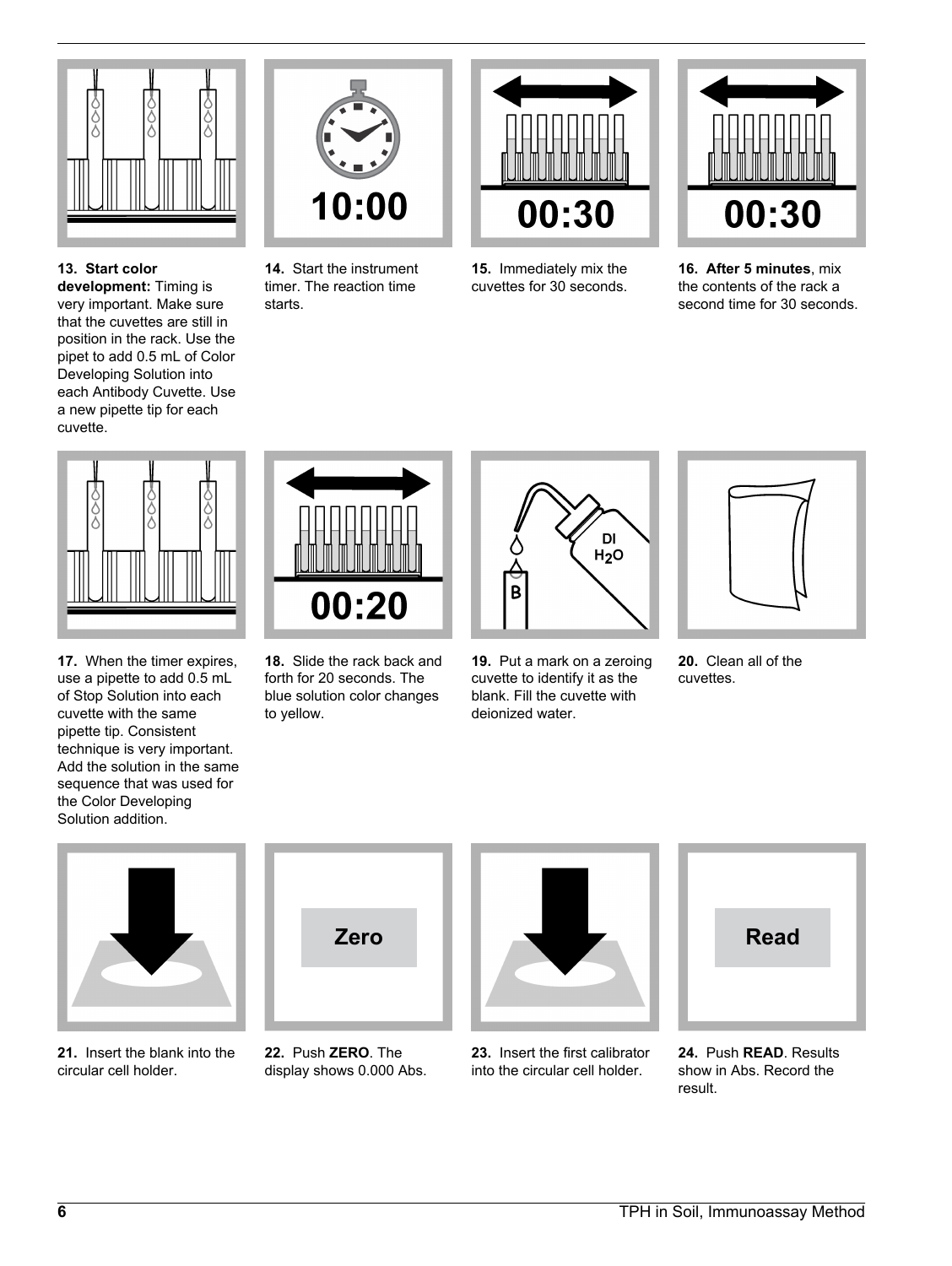

**25.** Read the absorbance values of the remaining calibrators and samples. Record the results. Refer to [Interpret and report the](#page-7-0) [results](#page-7-0) on page 8.

# **Interferences**

<span id="page-6-0"></span>

| Interfering substance         | Interference level                                                                                                          |
|-------------------------------|-----------------------------------------------------------------------------------------------------------------------------|
| Chlorine (water samples only) | Interferes above 2 ppm. To remove chlorine from the sample,<br>add 1 drop of 0.1 N sodium thiosulfate per 100 mL of sample. |

# **Use of the 12-mm MicroCuvette rack**

Use the MicroCuvette rack to get accurate and precise results for the immunoassay procedure during the analysis of several samples at a time. Refer to [Figure 1](#page-7-1).

**Insert the cuvettes in the rack**—Use the MicroCuvette rack to securely hold cuvettes that are set in the rack. Before the procedure starts, identify each cuvette with a sample or a calibrator number. Correctly insert the cuvettes in the rack. Do not force the cuvettes into the rack because the sample can spill or the cuvettes can be difficult to remove. The cuvettes must stay in position if the rack is inverted and carefully tapped.

**Mix the sample**—Put the rack on a hard, flat surface that is at least twice the length of the rack. Refer to [Figure 1](#page-7-1). Hold one end of the rack, then vigorously slide the rack back and forth along its axis for 30 seconds. The rack moves through a distance equal to its own length in each direction.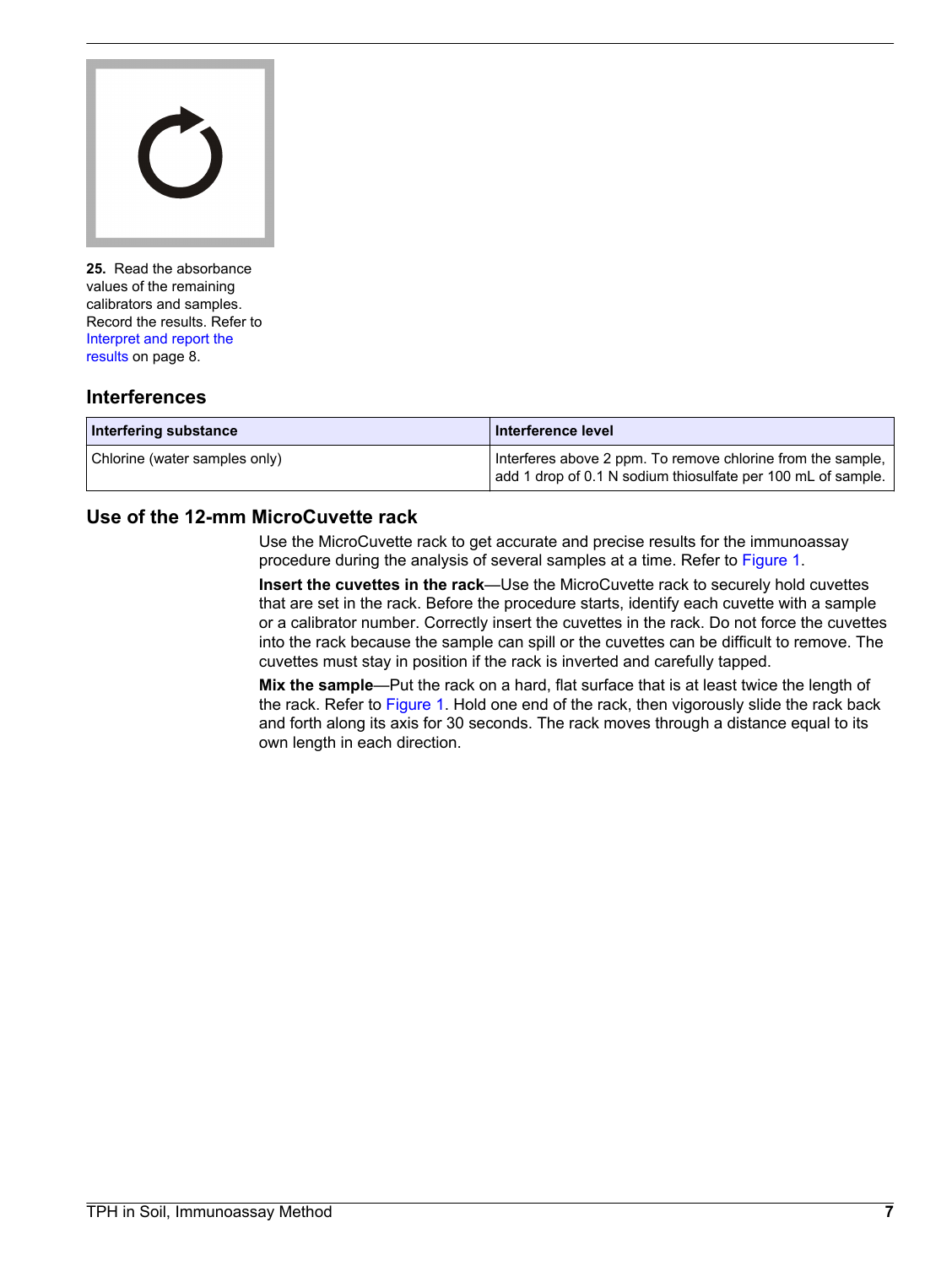#### **Figure 1 MicroCuvette rack**

<span id="page-7-1"></span>

### <span id="page-7-2"></span><span id="page-7-0"></span>**Interpret and report the results**

There is an inverse relationship between the concentration of TPH and the absorbance reading. In other words, the higher the reading, the lower the concentration of TPH. Refer to [Table 2](#page-7-2).

| <b>Table 2 Relative TPH concentration</b> |  |
|-------------------------------------------|--|
|-------------------------------------------|--|

| If the sample absorbance reading is | then the sample concentration is    |
|-------------------------------------|-------------------------------------|
| Smaller than the calibrator reading | Larger than the calibrator reading  |
| Larger than the calibrator reading  | Smaller than the calibrator reading |

For example, if the readings are:

- TPH Calibrator 1 (20 ppm as diesel fuel): 0.480 Abs
- TPH Calibrator 2 (50 ppm as diesel fuel): 0.360 Abs
	- Sample 1: 0.200 Abs
	- Sample 2: 0.400 Abs
	- Sample 3: 0.550 Abs

The interpretation for a soil sample:

- Sample 1: The sample reading is smaller than the readings for both calibrators. The sample concentration of TPH is larger than 50 ppm diesel fuel.
- Sample 2: The sample reading is between the readings for the calibrators. The sample concentration of TPH is between 20 ppm and 50 ppm diesel fuel.
- Sample 3: The sample reading is larger than the readings for both calibrators. The sample concentration of TPH is smaller than 20 ppm diesel fuel.

The interpretation for a water sample:

- Sample 1: The sample reading is smaller than the readings for both calibrators. The sample concentration of in the sample is larger than 5 ppm diesel fuel.
- Sample 2: The sample reading is between the readings for the calibrators. The sample concentration of TPH is between 2 and 5 ppm diesel fuel.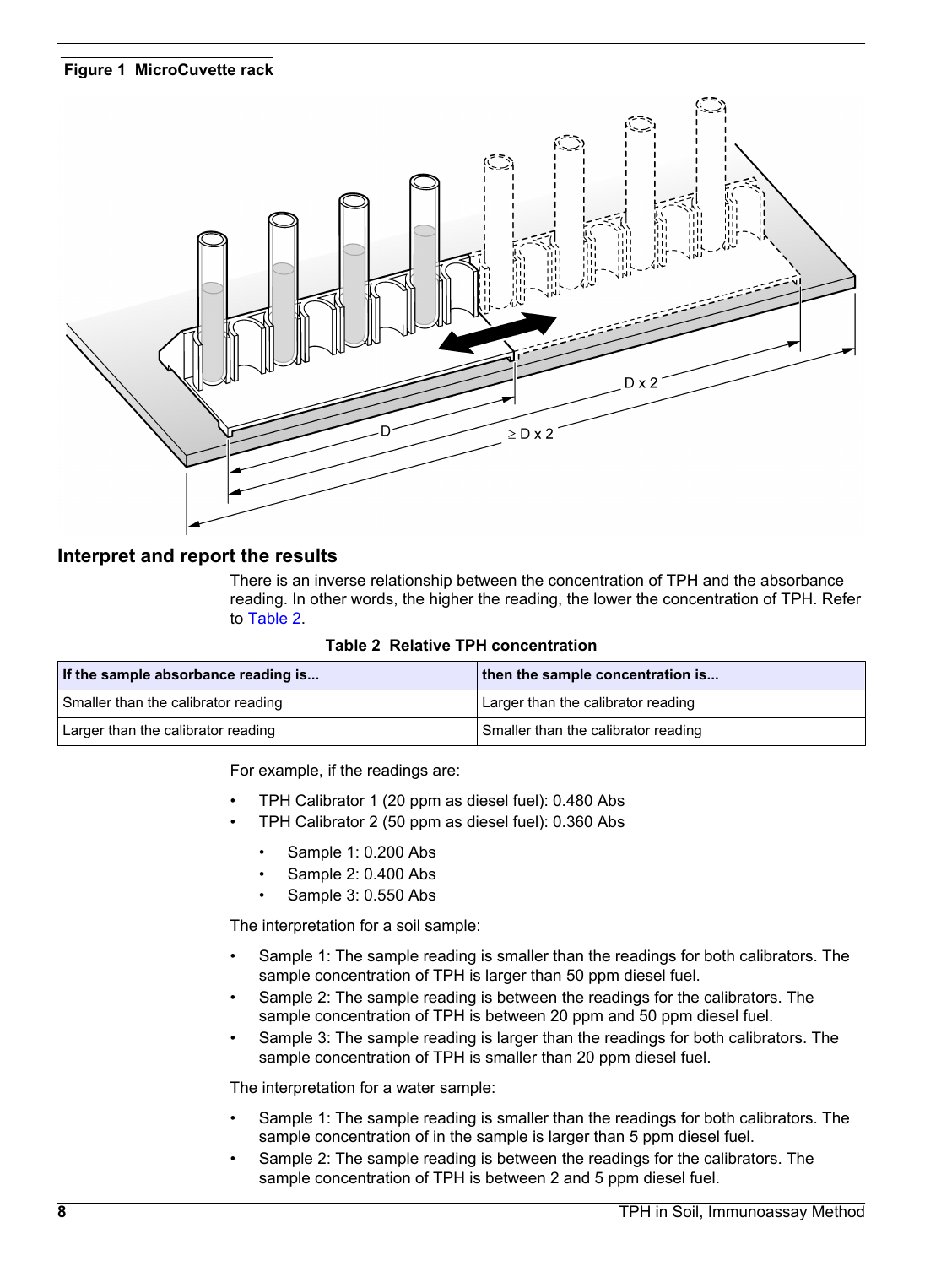• Sample 3: The sample reading is larger than the readings for both calibrators. The sample concentration of TPH is smaller than 2 ppm diesel fuel.

# **Reagent storage and handling**

- **1.** Always wear gloves and eyewear for protection.
- **2.** For long-term storage, make sure that the reagents are not in direct sunlight. Keep the reagent set at 4 °C (39.2 °F) when not in use. Warm the reagents to room temperature before use.
- **3.** When not in use, seal the foil pouch that contains the antibody cuvettes.
- **4.** If the Stop Solution is in contact with the eyes, rinse fully for 15 minutes with cold water and get immediate medical help.

# **Sensitivity**

The antibodies used in the TPH Test Kit react with a variety of compounds found in petroleum fuels. Each TPH calibrator is formulated to show a known concentration of diesel fuel. Refer to [Table 3](#page-8-0) and [Table 4](#page-8-1) to use calibrators for other TPH compounds. For example, to use the TPH calibrators for gasoline, find "Gasoline" in the correct table

column. Then, read across the row to find the ppm of that hydrocarbon for each calibrator. For gasoline, TPH calibrator  $1 = 15$  ppm, TPH calibrator  $2 = 35$  ppm, etc.

<span id="page-8-1"></span><span id="page-8-0"></span>

| Compound     | <b>TPH calibrator</b><br>$1$ (ppm) | <b>TPH calibrator</b><br>$2$ (ppm) | TPH calibrator 3 (ppm) | TPH calibrator 4 (ppm) |
|--------------|------------------------------------|------------------------------------|------------------------|------------------------|
| Diesel fuel  | 20                                 | 50                                 | 100                    | 200                    |
| Gasoline     | 15                                 | 35                                 | 70                     | 140                    |
| Kerosene     | 35                                 | 75                                 | 140                    | 250                    |
| Benzene      | 20                                 | 45                                 | 85                     | 160                    |
| Toluene      | 15                                 | 30                                 | 50                     | 90                     |
| Ethylbenzene | 5                                  | 15                                 | 35                     | 75                     |
| m-Xylene     | 9                                  | 20                                 | 35                     | 70                     |
| o-Xylene     | 10                                 | 20                                 | 40                     | 80                     |
| p-Xylene     | 3                                  | 5                                  | 9                      | 16                     |
| <b>BTEX</b>  | 5                                  | 15                                 | 25                     | 45                     |

#### **Table 3 TPH compounds in soil**

### **Table 4 TPH compounds in water**

| Compound     | <b>TPH calibrator</b><br>$1$ (ppm) | <b>TPH calibrator</b><br>$2$ (ppm) | <b>TPH calibrator</b><br>$3$ (ppm) | <b>TPH calibrator</b><br>$4$ (ppm) |
|--------------|------------------------------------|------------------------------------|------------------------------------|------------------------------------|
| Diesel fuel  | $\overline{2}$                     | 5                                  | 10                                 | 20                                 |
| Gasoline     | 1.5                                | 3.5                                | $\overline{4}$                     | 14                                 |
| Kerosene     | 3.5                                | 7.5                                | 14                                 | 24                                 |
| Benzene      | 2                                  | 4.5                                | 8.5                                | 16                                 |
| Toluene      | 1.5                                | 3                                  | 5                                  | 9                                  |
| Ethylbenzene | 0.5                                | 1.5                                | 3.5                                | 7.5                                |
| m-Xylene     | 0.9                                | $\overline{2}$                     | 3.5                                | 7                                  |
| o-Xylene     | 1                                  | $\overline{2}$                     | $\overline{4}$                     | 8                                  |
| p-Xylene     | 0.3                                | 0.5                                | 0.9                                | 16                                 |
| <b>BTEX</b>  | 0.5                                | 1.5                                | 2.5                                | 4.5                                |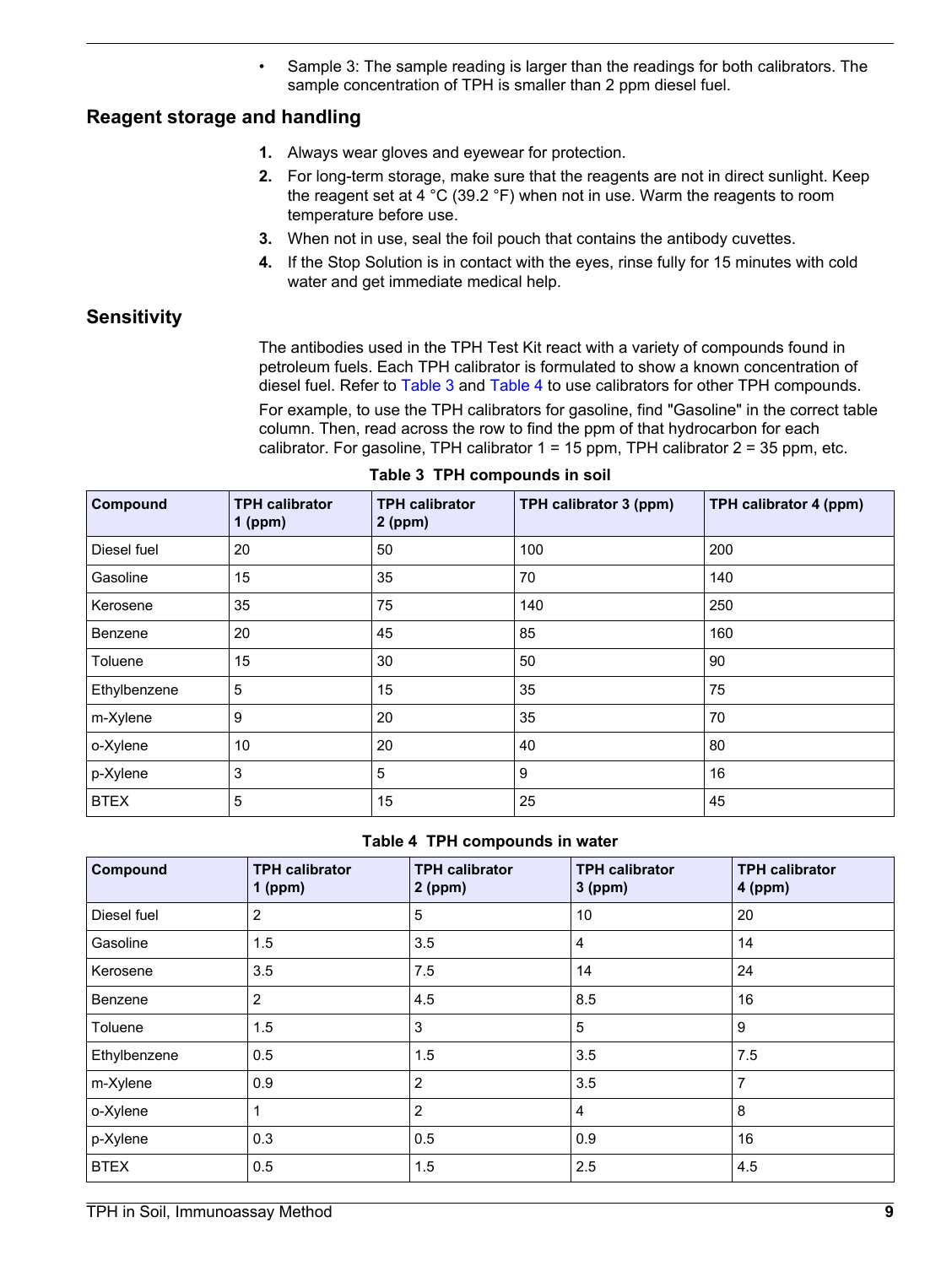#### <span id="page-9-1"></span>**Dilute a water sample**

For higher levels of TPH in water than those shown in [Table 4](#page-8-1) on page 9, dilute the sample with deionized water. To dilute a sample, refer to [Table 5](#page-9-1), then add that sample volume to a graduated cylinder and dilute to 50 mL with deionized water. Do the test. Refer to [Table 4](#page-8-1) on page 9 again to multiply the calibrator levels by the dilution multiplier.

For example, if a 0.5 mL water sample is diluted to 50 mL, the calibrator levels in [Table 4](#page-8-1) on page 9 for diesel fuel are approximately 200, 500, 1000 and 2000 ppm.

| mL sample | <b>Dilution multiplier</b> |
|-----------|----------------------------|
| 0.5       | 100                        |
| 1.0       | 50                         |
| 2.0       | 25                         |
| 5.0       | 10                         |
| 10.0      | 5                          |
| 25.0      | $\overline{2}$             |

#### **Table 5 Dilution multipliers**

#### **Summary of method**

This method is the semi-quantitative screening for TPH based on thresholds as diesel fuel in the concentrations that follow:

- Soil—20, 50, 100, 200 ppm as diesel fuel
- Water—2, 5, 10, 20 ppm as diesel fuel

Immunoassay tests use antigen/antibody reactions to detect specific organic compounds in water and soil. The walls of plastic cuvettes are layered with antibodies that are specific for TPH. The antibodies selectively remove TPH from complex sample matrices. A prepared sample and a reagent with enzyme-conjugate molecules (analyte molecules attached to molecules of an enzyme) are added to the Antibody Cuvettes. During incubation, enzyme-conjugate molecules and TPH compete for binding sites on the antibodies. Samples with higher levels of analyte have more antibody sites occupied by the analyte and fewer antibody sites occupied by the enzyme-conjugate molecules.

After incubation, the sample and unbound enzyme conjugate are rinsed from the cuvette and a color-development reagent is added. The enzyme in the conjugate catalyzes the development of color. Thus, there is an inverse relationship between color intensity and the amount of TPH in the sample. The resulting color is then compared with a calibrator to determine if the analyte concentration in the sample is larger or smaller than the threshold levels. The TPH concentration is inversely proportional to the color development—the lighter the color, the higher the TPH concentration. The test results are measured at 450 nm.

### **Consumables and replacement items**

#### **Required reagents**

<span id="page-9-0"></span>

| <b>Description</b>  | <b>Quantity/Test</b> | Unit        | Item no. |
|---------------------|----------------------|-------------|----------|
| Soil Extraction Kit |                      | each        | 2775100  |
| TPH Reagent Set     |                      | 20 cuvettes | 2774300  |
| Water, deionized    | varies               | 500 mL      | 27248    |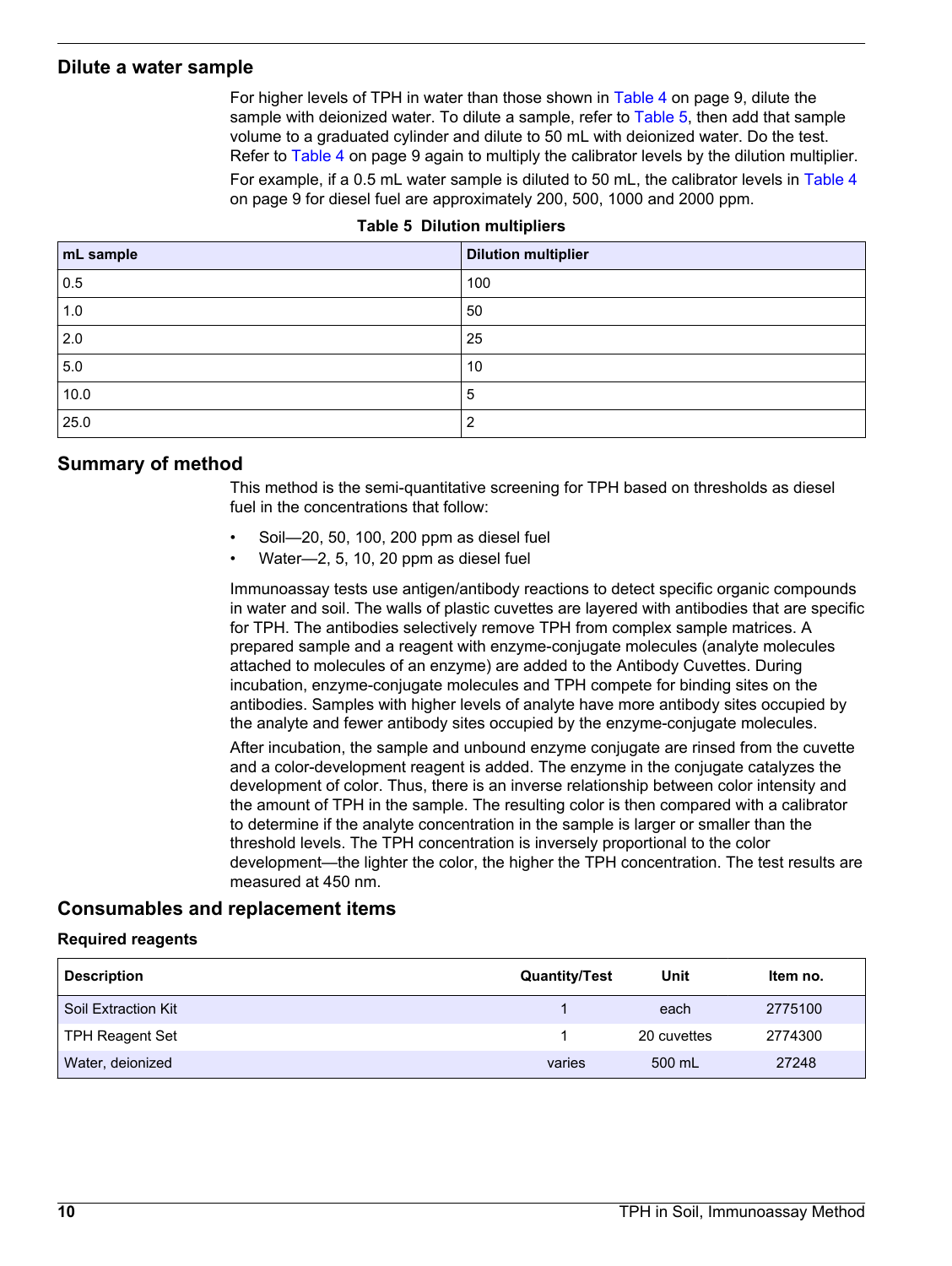# **Required apparatus**

| <b>Description</b>                                      | <b>Quantity/test</b> | Unit             | Item no. |
|---------------------------------------------------------|----------------------|------------------|----------|
| Balance, portable, 300 g capacity                       | $\mathbf{1}$         | each             | 2796900  |
| Caps, flip spout (for 500-mL deionized water bottle)    | 1                    | $2$ /pkg         | 2581802  |
| Marker, laboratory                                      | $\mathbf{1}$         | each             | 2092000  |
| Gloves, nitrile, medium                                 | 1                    | 100/pkg          | 2550502  |
| Pipet, TenSette <sup>®</sup> , 0.1-1.0 mL               | $\mathbf{1}$         | each             | 1970001  |
| Pipet tips, for TenSette <sup>®</sup> Pipet, 0.1-1.0 mL | $\overline{2}$       | 50/pkg           | 2185696  |
| Pipet, Wiretrol®, 10-50 µL                              | $\mathbf{1}$         | each             | 2852200  |
| Pipet, Wiretrol®, 50-1000 µL                            | 1                    | each             | 2568905  |
| Rack, for 12-mm Micro Cuvettes                          | $\mathbf{1}$         | each             | 4879910  |
| Safety goggles, vented                                  | 1                    | each             | 2550700  |
| Soil scoop, 5-g, 4.25-cc                                | $\mathbf{1}$         | 20/pkg           | 2657205  |
| Timer, talking                                          | 1                    | each             | 2764400  |
| Wipes, disposable                                       | $\mathbf{1}$         | 280/pkg          | 2097000  |
| Soil extraction refill kit, for 2775100, includes:      | 1                    | each             | 2775200  |
| Dropper, LDPE, 0.5 and 1.0-mL                           | $\mathbf{1}$         | 20/pkg           | 2124720  |
| Filter and barrel assembly                              | 1                    | 20/pkg           | 2567620  |
| Sodium sulfate, anhydrous                               | $\mathbf{1}$         | 250 <sub>g</sub> | 709929   |
| Soil extraction solution                                | 1                    | 200 mL           | 2567729  |
| Soil sample container                                   | $\mathbf{1}$         | $20$ /pkg        | 2592920  |
| Weighing boat, 8.9-cm square                            | 1                    | 20/pkg           | 2179020  |
| Spatula, disposable                                     | 1                    | $2$ /pkg         | 2569320  |

# **Optional reagents and apparatus**

| <b>Description</b>                          | Unit       | Item no. |
|---------------------------------------------|------------|----------|
| Graduated cylinder, 10-mL                   | each       | 108138   |
| Sodium Thiosulfate Standard Solution, 0.1 N | 100 mL MDB | 32332    |